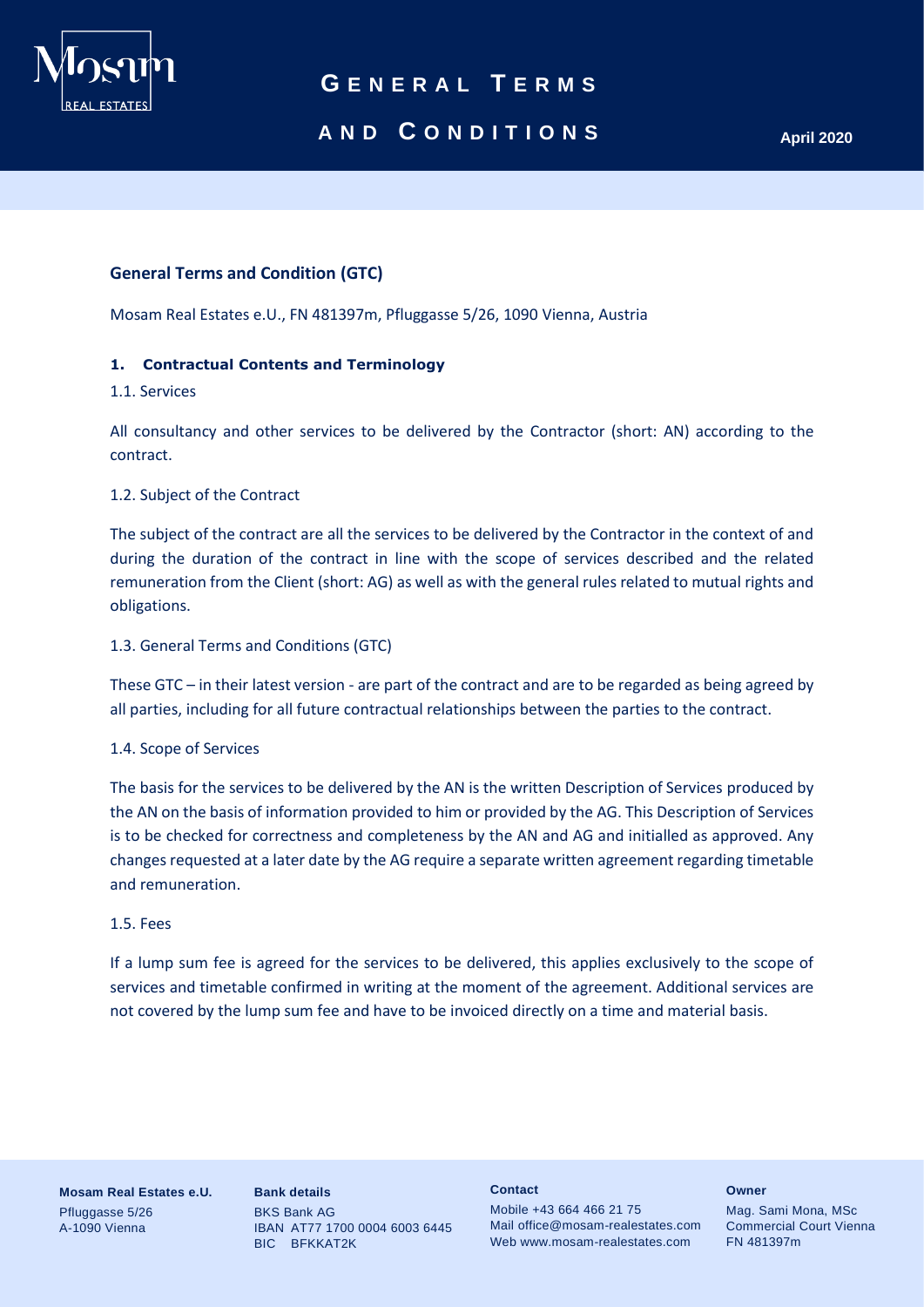

# **AND C O N D I T I O N S April 2020**

#### **2. Rights and Obligations of the AG and AN**

#### 2.1. Obligations to give Information and to Review

The AG will punctually supply to the AN all information that is required for fulfilling the contract and executing the agreed services and inform him of all factors which are significant for the execution of the contract. This also applies to all that information which only becomes available after the AN has started to deliver the services. The AG bears the costs of all services the delivery of which must be repeated by the AN or are delayed as a result of incorrect, incomplete or subsequently changed information supplied by him. The AN will check the information given to him by the AG, in particular in terms of technical feasibility and will voice misgivings to the AG.

#### 2.2. Documents and the Obligation to Archive

The AN will archive all documents connected with the delivery of the services up to the completion of the project and, if required and in return for payment, provide the AG with a copy or digital version thereof and guarantee that these can be inspected. Written documents from the statutory authorities and original documents provided by the AG are to be returned as originals after the completion of the delivery of the services.

#### 2.3. Meetings / Reports

The AN will report to the AG on the progress of the services being delivered by him and, if relevant, by any third party contracted by him, according to a timetable expressly agreed in advance. The AG will take part in the meetings organised by the AN.

#### 2.4. Freedom from Directives

The AN is free to deliver the agreed services as he wishes; he is bound neither to deliver these services in any specific place nor by any specific working hours

#### 2.5. Changes in the Services

Each party to the contract can request from the other a change in the agreed scope of services in writing. After receiving this change request the addressee must check whether and under what conditions this change is executable and to explain his acceptance or rejection of the change in writing without delay. If changes requested by the AG lead to a change in the cost of execution and to the originally agreed timetable, the AN is to agree an additional contract with the AG as appropriate.

**Mosam Real Estates e.U.** Pfluggasse 5/26 A-1090 Vienna

**Bank details** BKS Bank AG IBAN AT77 1700 0004 6003 6445 BIC BFKKAT2K

#### **Contact**

Mobile +43 664 466 21 75 Mail office@mosam-realestates.com Web www.mosam-realestates.com

#### **Owner**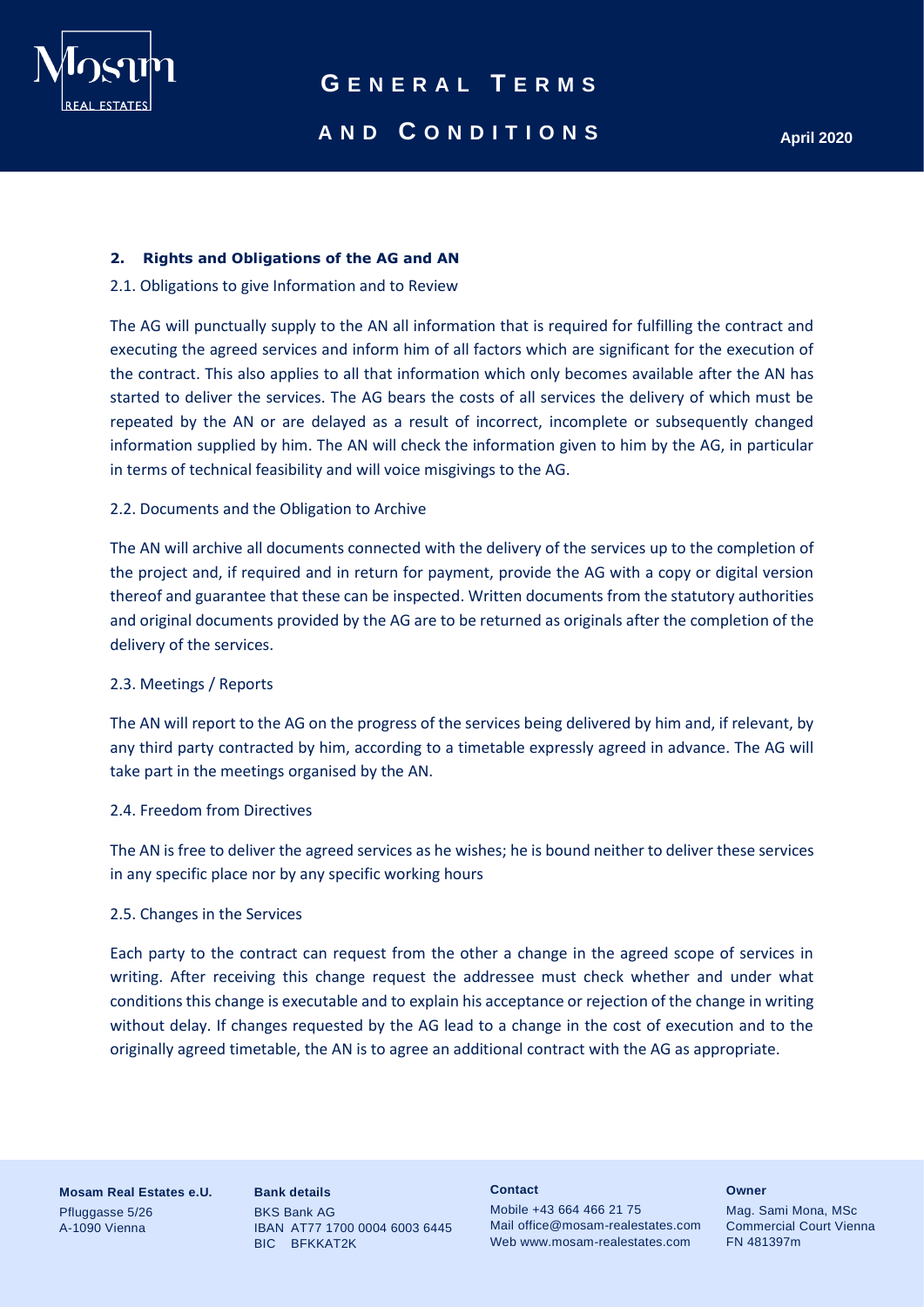

### **AND C O N D I T I O N S April 2020**

If the AG changes or reduces the type and scope of the agreed services or the circumstances under which they are delivered, or if the AG demands extra services which represent a fundamental alteration of the structure and delivery of the agreed services, the AN has the right to suspend ongoing work until the additional contract is agreed. The AN cannot be held responsible for any delay in the delivery of the services caused by this situation.

#### 2.6. Right to Delegate

The AN has the right to wholly or partially delegate the execution of the services he has agreed to deliver to third parties as his agents.

#### 2.7. Timetable

Contractually agreed periods for delivering the agreed services or deadlines only commence when the AG has fully fulfilled his obligation to cooperate. All agreements regarding periods and deadlines are to be recorded in writing. The failure to meet periods and deadlines gives the AG the right to enforce a claim against the AN after the expiry of an appropriate additional period of at least 4 weeks after the recorded delivery of a warning letter setting out the legal consequences. If this additional period expires without a satisfactory outcome, the AG has the right to withdraw from the contract. An obligation to provide compensation as a result of a delay exists only for gross fault of the AN or of his agents Unavoidable or unforeseeable circumstances free the AN from his obligation to meet agreed periods or deadlines. The same is the case if the AG has failed to meet his obligations regarding the execution of the contract (e.g. to provide information). In such a case, the agreed deadline will be set back by at least the amount of time lost by this failure of the AG to meet his contractual obligations.

#### **3. Rights of Ownership and Intellectual Property**

### 3.1. Property Rights and Rights of Use

The AN holds the full intellectual property rights, as well as copyright for all services delivered by him – especially suggestions, ideas and concepts and individual parts thereof; the return of all documents handed over during the delivery of the services can be demanded at all times. The copying, alteration (including further development), reproduction and publication of the services delivered by the AN – in whatever form – is not permitted without the prior written agreement of the AN. The AG only acquires the right set out in the contract to use the services for the agreed purpose and within the agreed scope upon full payment of the fees.

**Mosam Real Estates e.U.** Pfluggasse 5/26 A-1090 Vienna

**Bank details** BKS Bank AG IBAN AT77 1700 0004 6003 6445 BIC BFKKAT2K

#### **Contact**

Mobile +43 664 466 21 75 Mail office@mosam-realestates.com Web www.mosam-realestates.com

#### **Owner**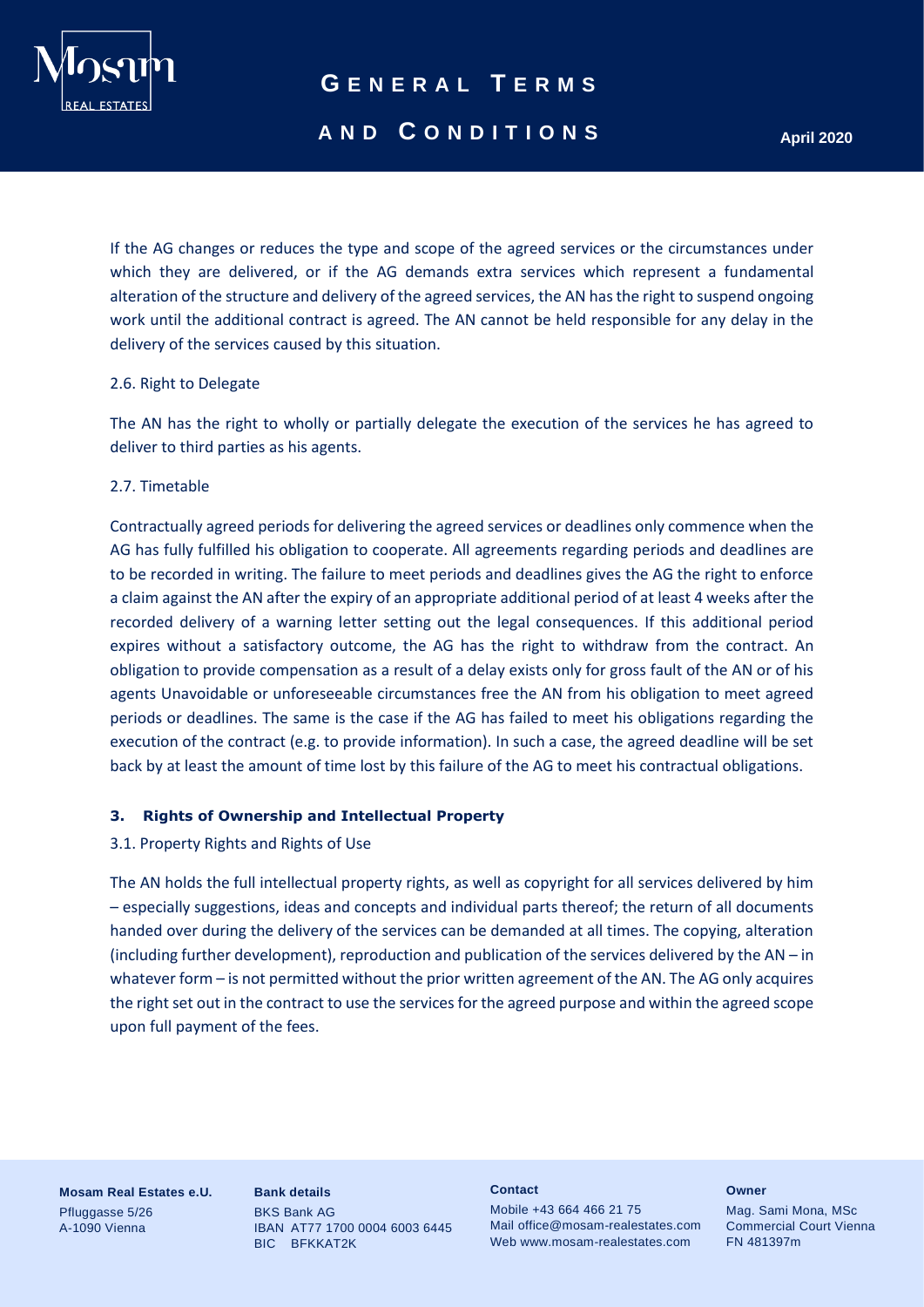

# **AND C O N D I T I O N S April 2020**

### 3.2. Uses

Prior written agreement, which also includes any agreement about remuneration, is required for the use of any services delivered by the AN which transcend the originally agreed purpose and scope.

### **4. Guarantees, Compensation and Liability**

#### 4.1. Obligation to Give Notice of Reminder

The AG is to inform – with justification - the AN without delay of all disorders in the delivery of the services; the AG bears the obligation of proof – as long as this is legally permitted. If this defect notice is punctually delivered and justified, the AG only has the right to the making good or replacement of the service in question by the AN – unless the situation is otherwise determined by a binding condition of the Law of Consumer Protection.

#### 4.2. Improvements

In the case of a justified reminder notice the disordered services are to be made good in a reasonable time period and the AG is obliged to make it possible for the AN to carry out all measures necessary for doing so. The AN has the right to refuse to carry out this improvement if this is impossible or can only be carried out at unreasonable cost to the AN.

#### 4.3. Limitation of Liability

The AN is excluded from compensation claims in cases of minor negligence. In cases of gross negligence, the burden of proof rests with the damaged party.

#### 4.4. Enforcement Period

Except in cases of special periods of limitation, compensation claims are to be made to the relevant legal authorities within six months of the damage becoming apparent; these are to be limited to the amount of the fee for the contract excluding VAT and other charges.

#### **5. Extraordinary Cancellation of the Contract**

### 5.1. Extraordinary Reasons for Cancellation by the AG

The AG can cancel the contract without notice if he has an important reason for doing so, especially if the AN has failed to meet his contractual obligations despite an appropriate additional period of at least 4 weeks after the recorded delivery to the AN of a warning letter setting out the legal consequences of not doing so. In the case of such a cancellation, the AN also has the right to suspend the delivery of all services and not to make good any damage caused to the AG by him doing so.

**Mosam Real Estates e.U.** Pfluggasse 5/26 A-1090 Vienna

**Bank details** BKS Bank AG IBAN AT77 1700 0004 6003 6445 BIC BFKKAT2K

**Contact**

Mobile +43 664 466 21 75 Mail office@mosam-realestates.com Web www.mosam-realestates.com

**Owner**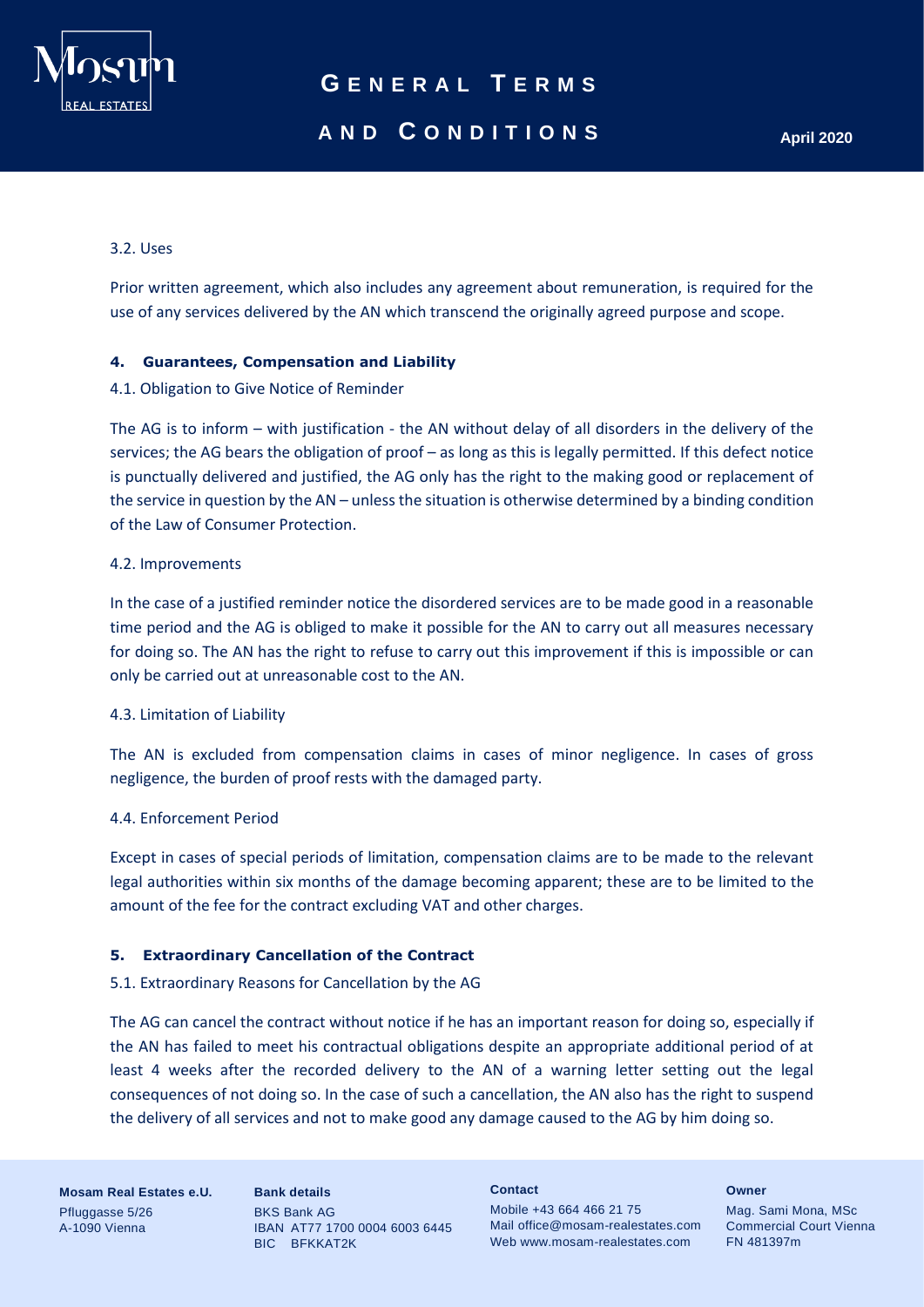

### **AND C O N D I T I O N S April 2020**

### 5.2. Extraordinary Reasons for Cancellation by the AN

The AN can cancel the contract without notice and without being obliged to respect any cancellation period or deadline if he has an important reason for doing so, especially if

5.2.1. the AG is in arrears with the payment of the contractually agreed fee or other payment obligations despite a written warning with a 14-day extension period,

5.2.2. the AG is in arrears with his contractual obligations despite a written warning from the AN with a reasonable 14-day extension period,

5.2.3. the AN has justifiable concerns about a significant decline of the credit rating of the AG.

### **6. Fees**

### 6.1. Fee Claims

If not agreed otherwise, the fee for any single service can be claimed by the AN upon the completion of the delivery of that service. The AN has the right to demand down-payments. If not otherwise determined by the contract the fee excludes the legally determined VAT. All services delivered by the AN which are not expressly covered by the agreed fee will be remunerated separately. All cash expenses paid by the AN are to be reimbursed by the AG.

#### 6.2. Preliminary Fee Estimates

Unless agreed otherwise in writing preliminary fee estimates by the AN are not binding. If it is foreseen that the actual fee will exceed the fee estimated by the AN by more than 10% the AN is to inform the AG of the increased costs in writing. This higher fee will be regarded as accepted by the AG unless he delivers a written objection to the AN within three days of this information together with a suggestion of a more economical alternative solution.

#### **7. Payment Terms and Conditions**

#### 7.1. Payment

The invoices from the AN are payable without discount from the date of issue and, if not otherwise agreed, to be paid within ten calendar days of the date of issue. In the case of late payment, an agreed default interest of 10 % p.a. is payable; higher interest losses can also be claimed.

#### 7.2. Fees

The AG commits himself to bear all costs arising from the enforcement of claims.

**Mosam Real Estates e.U.** Pfluggasse 5/26 A-1090 Vienna

**Bank details** BKS Bank AG IBAN AT77 1700 0004 6003 6445 BIC BFKKAT2K

**Contact**

Mobile +43 664 466 21 75 Mail office@mosam-realestates.com Web www.mosam-realestates.com

**Owner**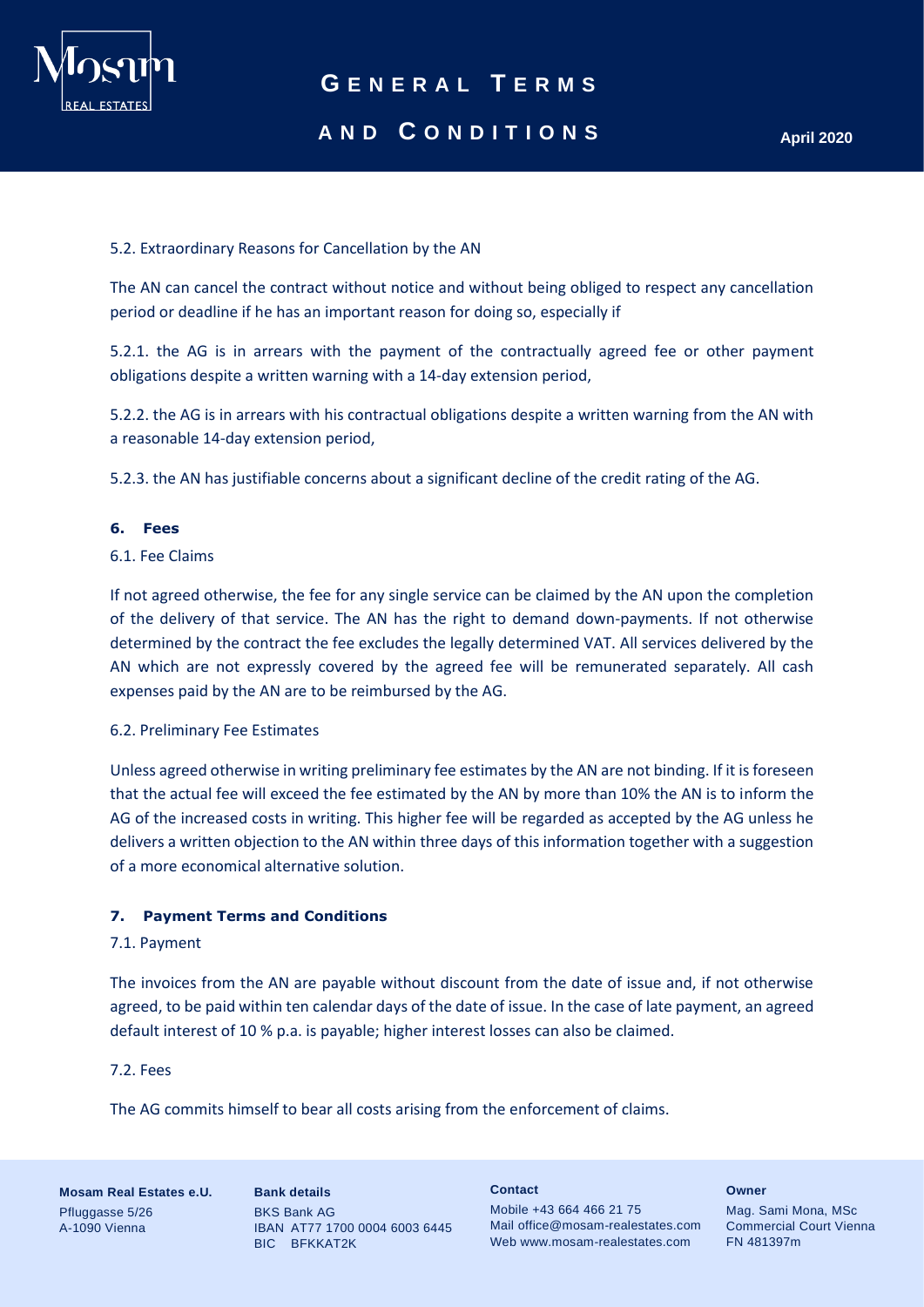

## **AND C O N D I T I O N S April 2020**

### 7.3. Payment Delays

In the case of the delay of a payment by the AG the AN can immediately regard as payable all other payments and partial payments for all services already delivered arising from other contracts agreed with the AG.

#### 7.4. Counter Claims

The AG does not have the right to offset payments to the AN with counter claims, unless the counter claims by the AG have already been agreed to in writing or legally confirmed

#### **8. General Contract Terms and Conditions**

### 8.1. Choice of Law

The parties to the contract agree to the application of material Austrian Law without regard for the conflict of law doctrine of either Austrian international private law or UN commercial law.

#### 8.2. Legal Jurisdiction

The relevant and responsible court in Vienna is agreed as the exclusive place of jurisdiction for all conflicts arising from this contractual relationship; the AN reserves the right to take legal action against the AG at any other legally permitted location.

### 8.3. Requirement of Written Form and Contract Language

Changes and additions to these GTC and/or the contract based upon them and all integral elements thereof are only valid if made in writing; this also refers to agreements to deviate from this written form requirement. It is agreed that German is the contract language.

#### 8.4. Severability Clause

If any individual conditions of these GTC and/or of the contract and all integral elements thereof are deemed invalid, refutable or ineffective in any other way, this does not affect the validity of all other conditions of these GTC and/or of the contract and all integral elements thereof. Each invalid condition is to be replaced by a new condition which comes as close as possible to achieving the same economic outcome and contractual purpose. This also applies to the making good of gaps in the contract through a supplementary interpretation of the contract carried out as set out above.

**Mosam Real Estates e.U.** Pfluggasse 5/26 A-1090 Vienna

**Bank details** BKS Bank AG IBAN AT77 1700 0004 6003 6445 BIC BFKKAT2K

#### **Contact**

Mobile +43 664 466 21 75 Mail office@mosam-realestates.com Web www.mosam-realestates.com

#### **Owner**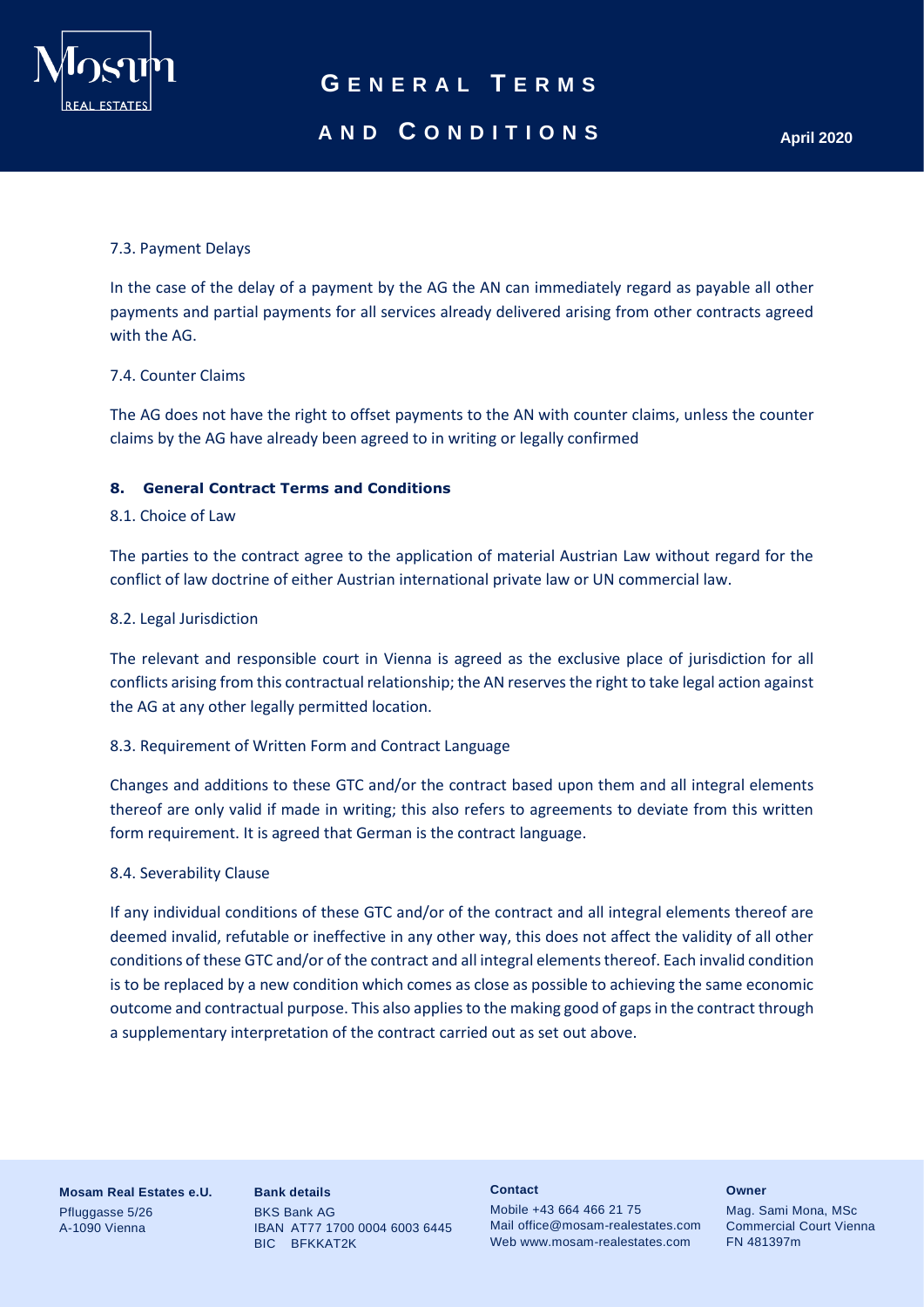

## **AND C O N D I T I O N S April 2020**

#### 8.5. Claims

The AG does not have the right to offset claims by the AN based on this contract with counter claims, unless the counter claims by the AG have already been agreed to in writing by the AN or are already legally binding.

#### 8.6. Assignment of Claims

The passing on to third parties of claims against the AN is not permitted without the agreement of Mosam Real Estates.

#### 8.7. Invalidity

All agreements related to this contract arrived at before the signing of the contract based on these GTC become invalid upon its signature.

#### 8.8. Legal Domicile

The legal domicile of this contract is Vienna unless another legal domicile is explicitly set out in the contract.

#### 8.9. Forwarding of Data

In addition to this, the AN has the right to use data related to this contractual relationship in connection with fulfilling and realising the contract and he and his agents have the right to record and store such data on data carriers.

#### 8.10. Backup Cloud

The AG expressly agrees to the storing of his data in a Cloud. The use of a Cloud is not part of the AN services. The AN is not liable for damage, secondary damage or loss of profit of any sort related to the storage of data in a Cloud, the temporary unavailability of data, the loss of stored data and documents or the abuse of these by a third party. In the case of damage caused by the AN is not liable for mild negligence.

#### 8.11. Publication Right

The AN has the right to publish his services on his website and to use it as part of his marketing.

**Mosam Real Estates e.U.** Pfluggasse 5/26 A-1090 Vienna

**Bank details** BKS Bank AG IBAN AT77 1700 0004 6003 6445 BIC BFKKAT2K

#### **Contact**

Mobile +43 664 466 21 75 Mail office@mosam-realestates.com Web www.mosam-realestates.com

#### **Owner**